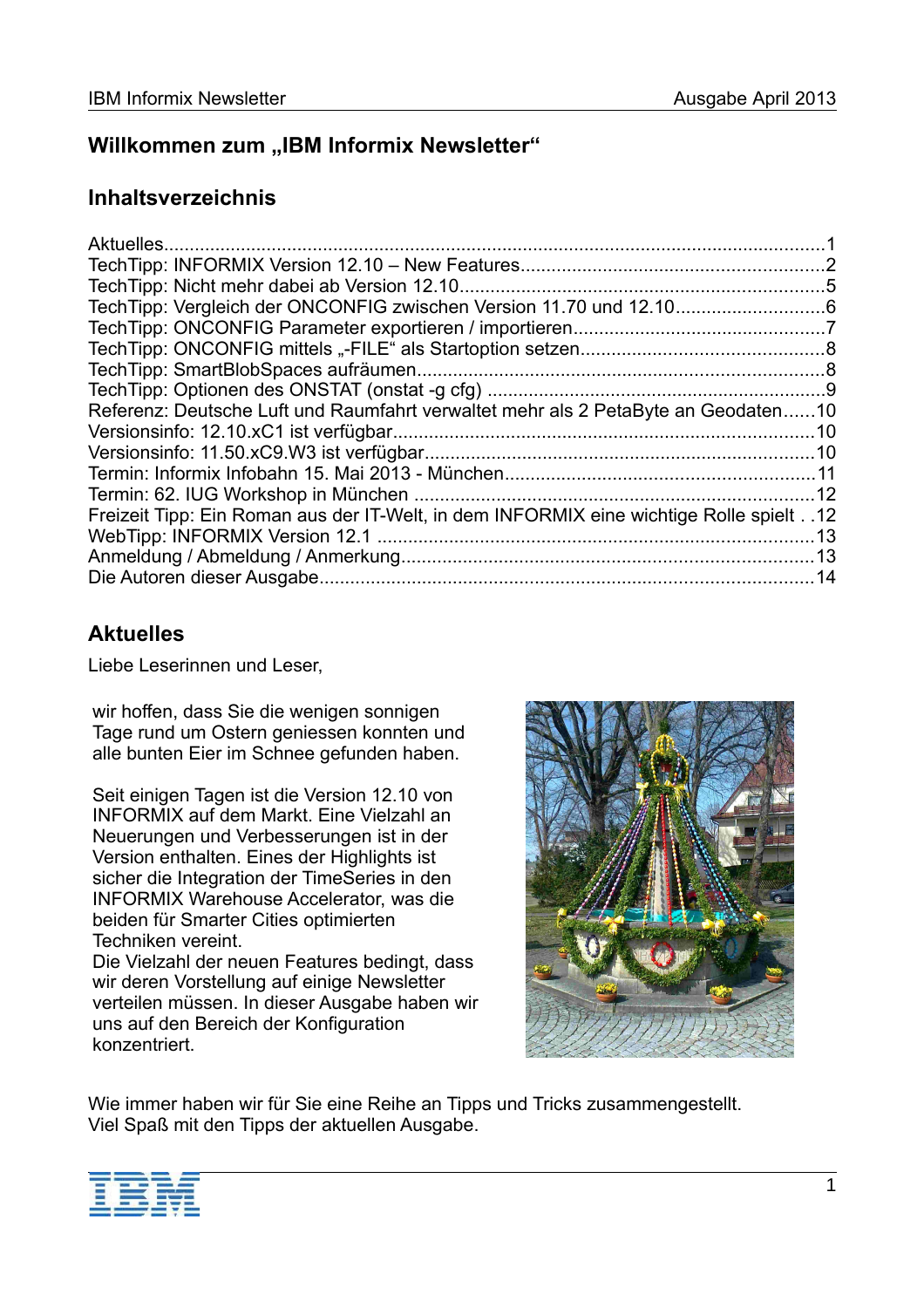## **TechTipp: INFORMIX Version 12.10 – New Features**

Seit dem 26. März ist die Version 12.10 verfügbar. Die Liste der Neuerungen ist so lang, so dass wir hier die zuerst die originale Auflistung aus dem Relasenotes wiedergeben, um keine einschränkende Vorauswahl zu treffen:

### **Installation and migration**

Client SDK

• [OpenAdmin Tool \(OAT\) for Informix is installed by default with the Client SDK](http://pic.dhe.ibm.com/infocenter/informix/v121/topic/com.ibm.po.doc/new_features_ce.htm#newxc1__oatdefinstall)

#### **Application Development**

#### Manage data storage

- • [Autonomic storage management for rolling window tables](http://pic.dhe.ibm.com/infocenter/informix/v121/topic/com.ibm.po.doc/new_features_ce.htm#newxc1__autostorrwt)
- [Manage rolling window tables in OAT](http://pic.dhe.ibm.com/infocenter/informix/v121/topic/com.ibm.po.doc/new_features_ce.htm#newxc1__oatrwt)
- [Enhanced CREATE TABLE and ALTER FRAGMENT interval fragment syntax](http://pic.dhe.ibm.com/infocenter/informix/v121/topic/com.ibm.po.doc/new_features_ce.htm#newxc1__crtablealtf)

#### Enhancements for warehousing and business intelligence queries

- • [OLAP windowed aggregate functions](http://pic.dhe.ibm.com/infocenter/informix/v121/topic/com.ibm.po.doc/new_features_ce.htm#newxc1__feat_OLAP)
- [Enhanced control over how the ORDER BY query results sort null values](http://pic.dhe.ibm.com/infocenter/informix/v121/topic/com.ibm.po.doc/new_features_ce.htm#newxc1__feat_ORDERBY)
- [SQL DISTINCT expressions as arguments to COUNT, SUM, AVG, and STDDEV](http://pic.dhe.ibm.com/infocenter/informix/v121/topic/com.ibm.po.doc/new_features_ce.htm#newxc1__feat_DISTINCT)  [aggregates](http://pic.dhe.ibm.com/infocenter/informix/v121/topic/com.ibm.po.doc/new_features_ce.htm#newxc1__feat_DISTINCT)
- • [Multiple DISTINCT aggregate functions in a query](http://pic.dhe.ibm.com/infocenter/informix/v121/topic/com.ibm.po.doc/new_features_ce.htm#newxc1__feat_agg)

#### Faster queries

- • [Faster ANSI join queries](http://pic.dhe.ibm.com/infocenter/informix/v121/topic/com.ibm.po.doc/new_features_ce.htm#newxc1__feat_ansi)
- [Temporary table projection optimization for views and derived tables](http://pic.dhe.ibm.com/infocenter/informix/v121/topic/com.ibm.po.doc/new_features_ce.htm#newxc1__feat_OPT)

#### Result tables

• [Enhanced SQL statements to store query results in permanent tables](http://pic.dhe.ibm.com/infocenter/informix/v121/topic/com.ibm.po.doc/new_features_ce.htm#newxc1__crtabassel)

#### SPL enhancements

- [The IBM Informix SPL language now includes the CASE statement](http://pic.dhe.ibm.com/infocenter/informix/v121/topic/com.ibm.po.doc/new_features_ce.htm#newxc1__feat_spl)
- [SPL routines for application compatibility](http://pic.dhe.ibm.com/infocenter/informix/v121/topic/com.ibm.po.doc/new_features_ce.htm#newxc1__feat_iek)
- [Enhanced support for OUT and INOUT parameters in SPL routines](http://pic.dhe.ibm.com/infocenter/informix/v121/topic/com.ibm.po.doc/new_features_ce.htm#newxc1__feat_INOUT)

### Simpler and more compatible SQL syntax

- [CASE expressions in the ORDER BY clause of SELECT statements](http://pic.dhe.ibm.com/infocenter/informix/v121/topic/com.ibm.po.doc/new_features_ce.htm#newxc1__caseordersel)
- [INTERSECT and MINUS set operators for combined query results](http://pic.dhe.ibm.com/infocenter/informix/v121/topic/com.ibm.po.doc/new_features_ce.htm#newxc1__intermin)
- [Simplified CREATE EXTERNAL TABLE syntax for loading and unloading data](http://pic.dhe.ibm.com/infocenter/informix/v121/topic/com.ibm.po.doc/new_features_ce.htm#newxc1__escape)

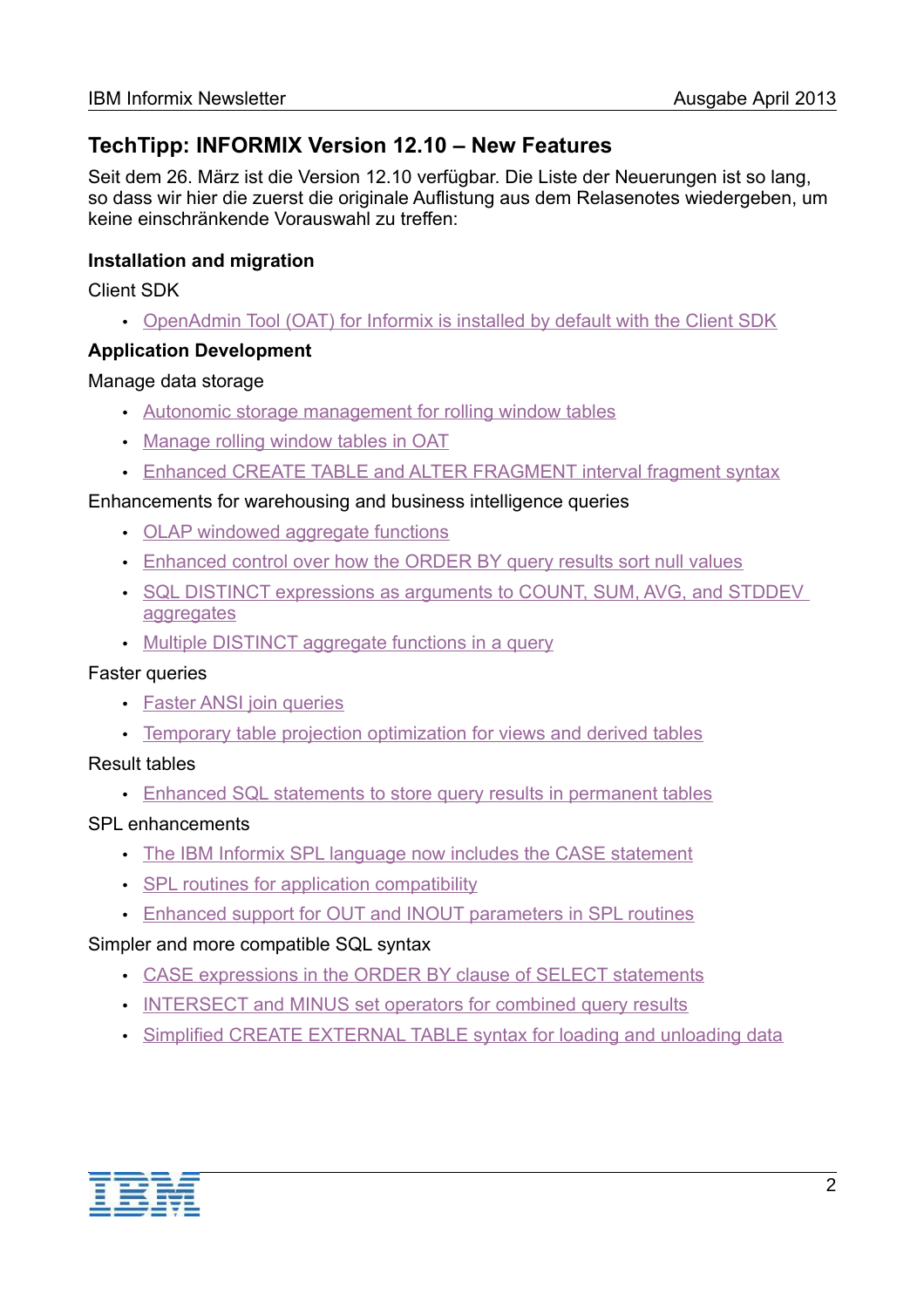## **Administration**

### Compression options

- • [Improve space utilization by compressing, repacking, and shrinking B-tree indexes](http://pic.dhe.ibm.com/infocenter/informix/v121/topic/com.ibm.po.doc/new_features_ce.htm#newxc1__feat_Bcompress)
- [Save disk space by compressing simple large objects in dbspaces](http://pic.dhe.ibm.com/infocenter/informix/v121/topic/com.ibm.po.doc/new_features_ce.htm#newxc1__feat_disccomp)
- [Manage compression in IBM OpenAdmin Tool \(OAT\) for Informix](http://pic.dhe.ibm.com/infocenter/informix/v121/topic/com.ibm.po.doc/new_features_ce.htm#newxc1__oatcomp)
- [Save disk space by enabling automatic data compression](http://pic.dhe.ibm.com/infocenter/informix/v121/topic/com.ibm.po.doc/new_features_ce.htm#newxc1__feat_DCOMP)

## Backup and restore

- [Enhanced built-in storage management for backup and restore](http://pic.dhe.ibm.com/infocenter/informix/v121/topic/com.ibm.po.doc/new_features_ce.htm#newxc1__feat_onpsm)
- [Configure automatic backups with the ON-Bar utility](http://pic.dhe.ibm.com/infocenter/informix/v121/topic/com.ibm.po.doc/new_features_ce.htm#newxc1__oatbar)

## Ease of use and embeddability

- • [Dynamically configure the database server](http://pic.dhe.ibm.com/infocenter/informix/v121/topic/com.ibm.po.doc/new_features_ce.htm#newxc1__feat_Dconfig)
- [Easily configure an embedded server](http://pic.dhe.ibm.com/infocenter/informix/v121/topic/com.ibm.po.doc/new_features_ce.htm#newxc1__feat_Econfig)
- [Managing server connections on Windows operating systems](http://pic.dhe.ibm.com/infocenter/informix/v121/topic/com.ibm.po.doc/new_features_ce.htm#newxc1__sqlhosts)
- [Set local environment variables for Informix instances \(UNIX\)](http://pic.dhe.ibm.com/infocenter/informix/v121/topic/com.ibm.po.doc/new_features_ce.htm#newxc1__START)
- [Distributed query support for non-root installations of Informix](http://pic.dhe.ibm.com/infocenter/informix/v121/topic/com.ibm.po.doc/new_features_ce.htm#newxc1__feat_querynonroot)
- [Improved ALARMPROGRAM configuration parameter behavior](http://pic.dhe.ibm.com/infocenter/informix/v121/topic/com.ibm.po.doc/new_features_ce.htm#newxc1__alarmprogram)

### OAT usability enhancements

- • [New Welcome pages in OAT](http://pic.dhe.ibm.com/infocenter/informix/v121/topic/com.ibm.po.doc/new_features_ce.htm#newxc1__oatwel)
- [Monitor Informix servers from your mobile device](http://pic.dhe.ibm.com/infocenter/informix/v121/topic/com.ibm.po.doc/new_features_ce.htm#newxc1__oatmobile)
- [Log in to OAT with your user name](http://pic.dhe.ibm.com/infocenter/informix/v121/topic/com.ibm.po.doc/new_features_ce.htm#newxc1__oatuser)
- [Monitor multiple database servers at the same time](http://pic.dhe.ibm.com/infocenter/informix/v121/topic/com.ibm.po.doc/new_features_ce.htm#newxc1__oatmulti)
- [View graphs of the buffer pools and extents for a database server](http://pic.dhe.ibm.com/infocenter/informix/v121/topic/com.ibm.po.doc/new_features_ce.htm#newxc1__oatgraph)

## **Performance**

• [Increased scalability with optimized caching](http://pic.dhe.ibm.com/infocenter/informix/v121/topic/com.ibm.po.doc/new_features_ce.htm#newxc1__CACHING)

### Extensibility improvements

- [Store R-tree indexes in dbspaces with non-default page sizes](http://pic.dhe.ibm.com/infocenter/informix/v121/topic/com.ibm.po.doc/new_features_ce.htm#newxc1__rtree)
- [Faster queries through the virtual table interface](http://pic.dhe.ibm.com/infocenter/informix/v121/topic/com.ibm.po.doc/new_features_ce.htm#newxc1__fqvti)

## **High availability and Enterprise Replication**

### Grid enhancements

- • [Grid queries for consolidating data from multiple grid servers](http://pic.dhe.ibm.com/infocenter/informix/v121/topic/com.ibm.po.doc/new_features_ce.htm#newxc1__dquer)
- [Easily propagate external files through a grid](http://pic.dhe.ibm.com/infocenter/informix/v121/topic/com.ibm.po.doc/new_features_ce.htm#newxc1__feat_grid)
- • [Manage grids in OAT](http://pic.dhe.ibm.com/infocenter/informix/v121/topic/com.ibm.po.doc/new_features_ce.htm#newxc1__oatgrid)
- [Defer the propagation of DDL statements in a grid](http://pic.dhe.ibm.com/infocenter/informix/v121/topic/com.ibm.po.doc/new_features_ce.htm#newxc1__griddefer)

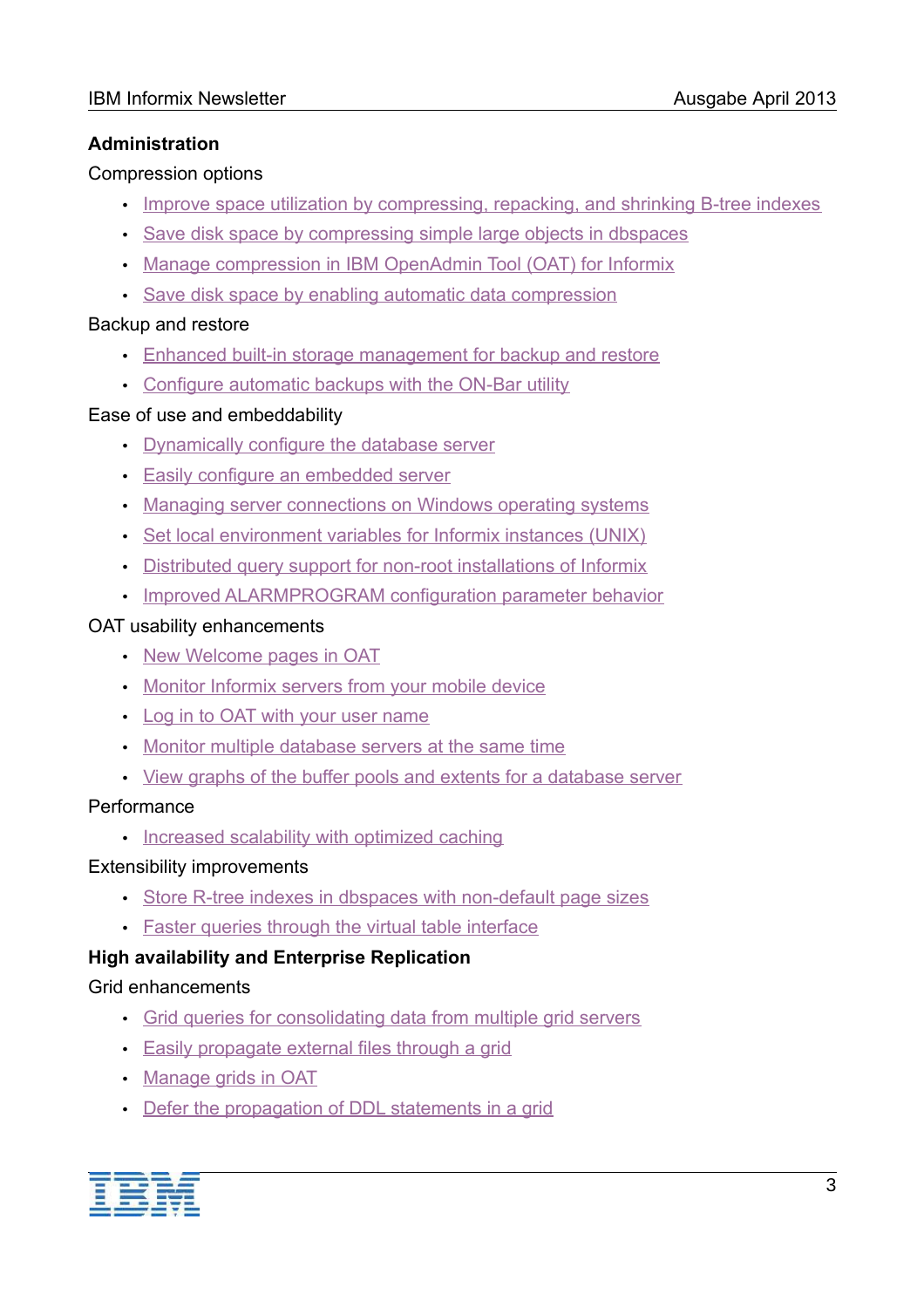### Enhancements to defining replicates for Enterprise Replication

- • [Replicate tables without primary keys or ERKEY columns](http://pic.dhe.ibm.com/infocenter/informix/v121/topic/com.ibm.po.doc/new_features_ce.htm#newxc1__repltabwoerkey)
- [Simplified setup of a data consolidation system](http://pic.dhe.ibm.com/infocenter/informix/v121/topic/com.ibm.po.doc/new_features_ce.htm#newxc1__feat_setup)
- [Replicates are mastered by default](http://pic.dhe.ibm.com/infocenter/informix/v121/topic/com.ibm.po.doc/new_features_ce.htm#newxc1__replmaster)

## Replicate more types of data with Enterprise Replication

- • [Replicate time-series data](http://pic.dhe.ibm.com/infocenter/informix/v121/topic/com.ibm.po.doc/new_features_ce.htm#newxc1__REPLTS)
- [Replicate light-append operations](http://pic.dhe.ibm.com/infocenter/informix/v121/topic/com.ibm.po.doc/new_features_ce.htm#newxc1__LIGHTAPP)

### Faster and more reliable high-availability clusters

- • [Improved network failover support](http://pic.dhe.ibm.com/infocenter/informix/v121/topic/com.ibm.po.doc/new_features_ce.htm#newxc1__feat_fail)
- [Improved transactional consistency for HDR synchronization](http://pic.dhe.ibm.com/infocenter/informix/v121/topic/com.ibm.po.doc/new_features_ce.htm#newxc1__transconhdr)

#### Faster replication

- Reduce replication latency between Enterprise Replication and shared-disk [secondary servers](http://pic.dhe.ibm.com/infocenter/informix/v121/topic/com.ibm.po.doc/new_features_ce.htm#newxc1__rederlatent)
- • [Apply transactions for a replicate serially](http://pic.dhe.ibm.com/infocenter/informix/v121/topic/com.ibm.po.doc/new_features_ce.htm#newxc1__apptranreplser)

#### Other improvements to Enterprise Replication

- • [Monitor the status of Enterprise Replication queues](http://pic.dhe.ibm.com/infocenter/informix/v121/topic/com.ibm.po.doc/new_features_ce.htm#newxc1__feat_ERqueues)
- [Enterprise Replication supported among non-root servers](http://pic.dhe.ibm.com/infocenter/informix/v121/topic/com.ibm.po.doc/new_features_ce.htm#newxc1__feat_PSVR)
- [Automatic space management for Enterprise Replication](http://pic.dhe.ibm.com/infocenter/informix/v121/topic/com.ibm.po.doc/new_features_ce.htm#newxc1__er_storage)

### **Informix Warehouse Accelerator**

#### Refresh data in data warehouses

• [Continuously refresh the data in data marts](http://pic.dhe.ibm.com/infocenter/informix/v121/topic/com.ibm.po.doc/new_features_ce.htm#newxc1__feat_iwatrickle)

#### More accelerated queries

• [Enhanced query acceleration](http://pic.dhe.ibm.com/infocenter/informix/v121/topic/com.ibm.po.doc/new_features_ce.htm#newxc1__feat_IWA_UNION)

#### Administer the accelerator

- [Administer Informix Warehouse Accelerator with IBM OpenAdmin Tool \(OAT\) for](http://pic.dhe.ibm.com/infocenter/informix/v121/topic/com.ibm.po.doc/new_features_ce.htm#newxc1__feat_IWAOAT)  [Informix](http://pic.dhe.ibm.com/infocenter/informix/v121/topic/com.ibm.po.doc/new_features_ce.htm#newxc1__feat_IWAOAT)
- [New SQL routines for administering the Informix Warehouse Accelerator](http://pic.dhe.ibm.com/infocenter/informix/v121/topic/com.ibm.po.doc/new_features_ce.htm#newxc1__feat_IWA_SQL)

#### Improved security

• [Required privileges for administering Informix Warehouse Accelerator](http://pic.dhe.ibm.com/infocenter/informix/v121/topic/com.ibm.po.doc/new_features_ce.htm#newxc1__feat_iwagrant)

### **Time series**

### Manage time series data

- • [Manage time-series data in rolling window containers](http://pic.dhe.ibm.com/infocenter/informix/v121/topic/com.ibm.po.doc/new_features_ce.htm#newxc1__TS-RWC)
- [Return the timestamp of the first or last time-series element](http://pic.dhe.ibm.com/infocenter/informix/v121/topic/com.ibm.po.doc/new_features_ce.htm#newxc1__tsfirstlast)

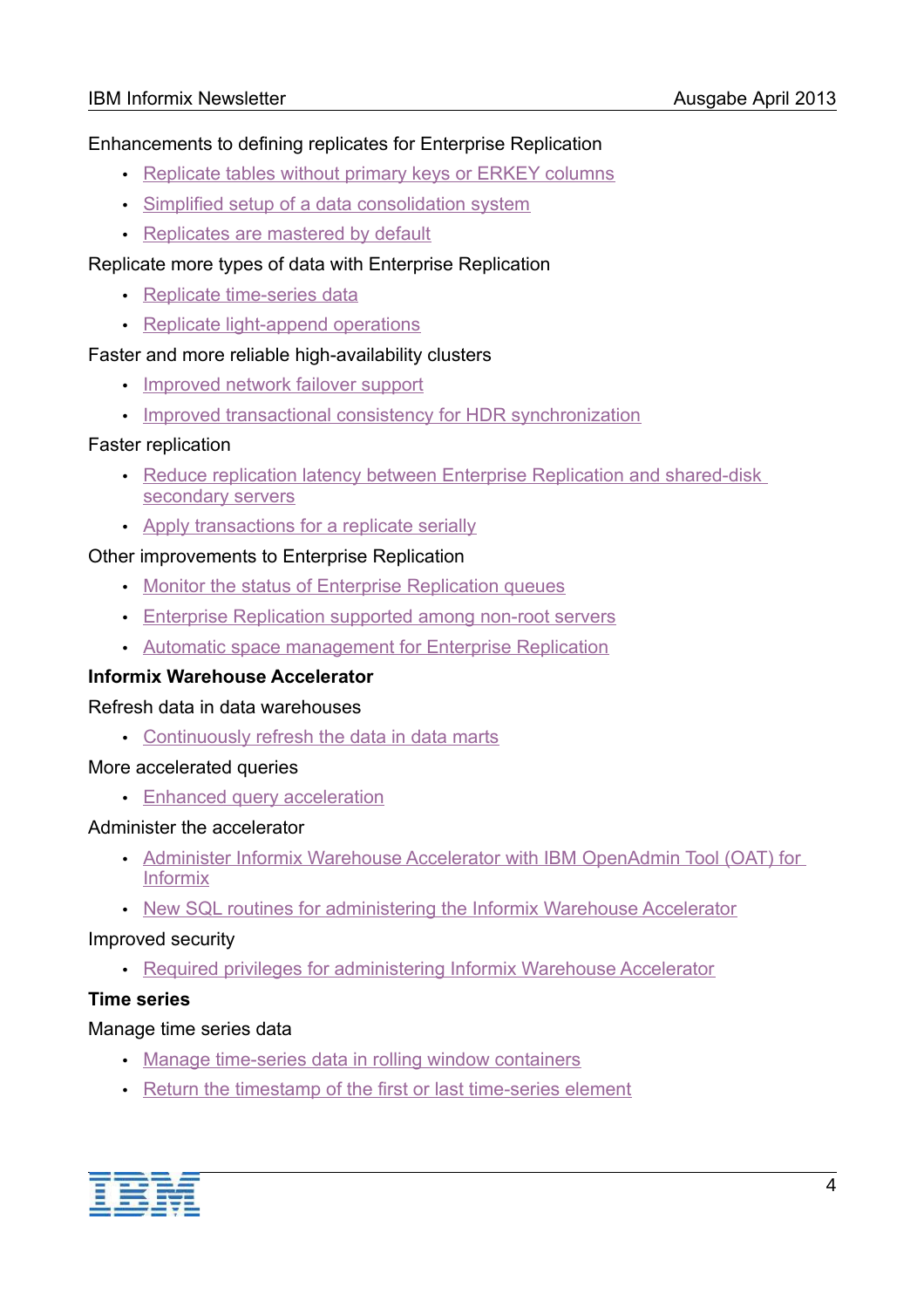### Speed up data loading

- • [Faster writing to time-series containers](http://pic.dhe.ibm.com/infocenter/informix/v121/topic/com.ibm.po.doc/new_features_ce.htm#newxc1__contr)
- [Load time-series data faster by reducing logging](http://pic.dhe.ibm.com/infocenter/informix/v121/topic/com.ibm.po.doc/new_features_ce.htm#newxc1__LOADTS)

## Customize data loading

- • [Write a custom program to load time-series data](http://pic.dhe.ibm.com/infocenter/informix/v121/topic/com.ibm.po.doc/new_features_ce.htm#newxc1__LOADER)
- [Enhancements to the Informix TimeSeries Plug-in for Data Studio](http://pic.dhe.ibm.com/infocenter/informix/v121/topic/com.ibm.po.doc/new_features_ce.htm#newxc1__feat_LOADTS)

# **TechTipp: Nicht mehr dabei ab Version 12.10**

Einige Features wurden mit Version 12.10 aus dem INFORMIX Bundle entfernt.

Nicht mehr dabei sind:

- ➢ ON-Monitor (ersetzt durch onmode, onspaces, onparams, onstat, ...)
- ➢ Informix Storage Manager (ersetzt durch onpsm)
- ➢ Optical subsystem
- ➢ Object Interface for C++

Zu dem Befehl "onmonitor" gab es auf der Ebene der Commandline bereits seit der Version 7.10 entsprechende Befehle für die Administration und Überwachung der Instanz. Mit dem OpenAdminTool kam in Version 11.50 eine graphische Variante hinzu, die die meisten Nutzer von "onmonitor" überzeugt hat, auf diese komfortablere Variante zu wechseln.

Der ISM (Informix Storage Manager) wurde durch den PSM (Primary Storage Manager) ersetzt, der weit flexibler ist als der bisherige ISM.

Das "Optical Subsystem" bot die Möglichkeit, Daten vom Typ TEXT oder BYTE auf optischen Systemen zu speichern, die aus der Datenbank angesprochen werden konnten. Da die Datentypen TEXT und BYTE immer mehr durch die Datentypen CLOB und BLOB ersetzt wurden, und die zunehmende Größe von Platten die flexible Speicherung von binären Objekten möglich machte, wurde diese Speziallösung nicht weiter fortgesetzt.

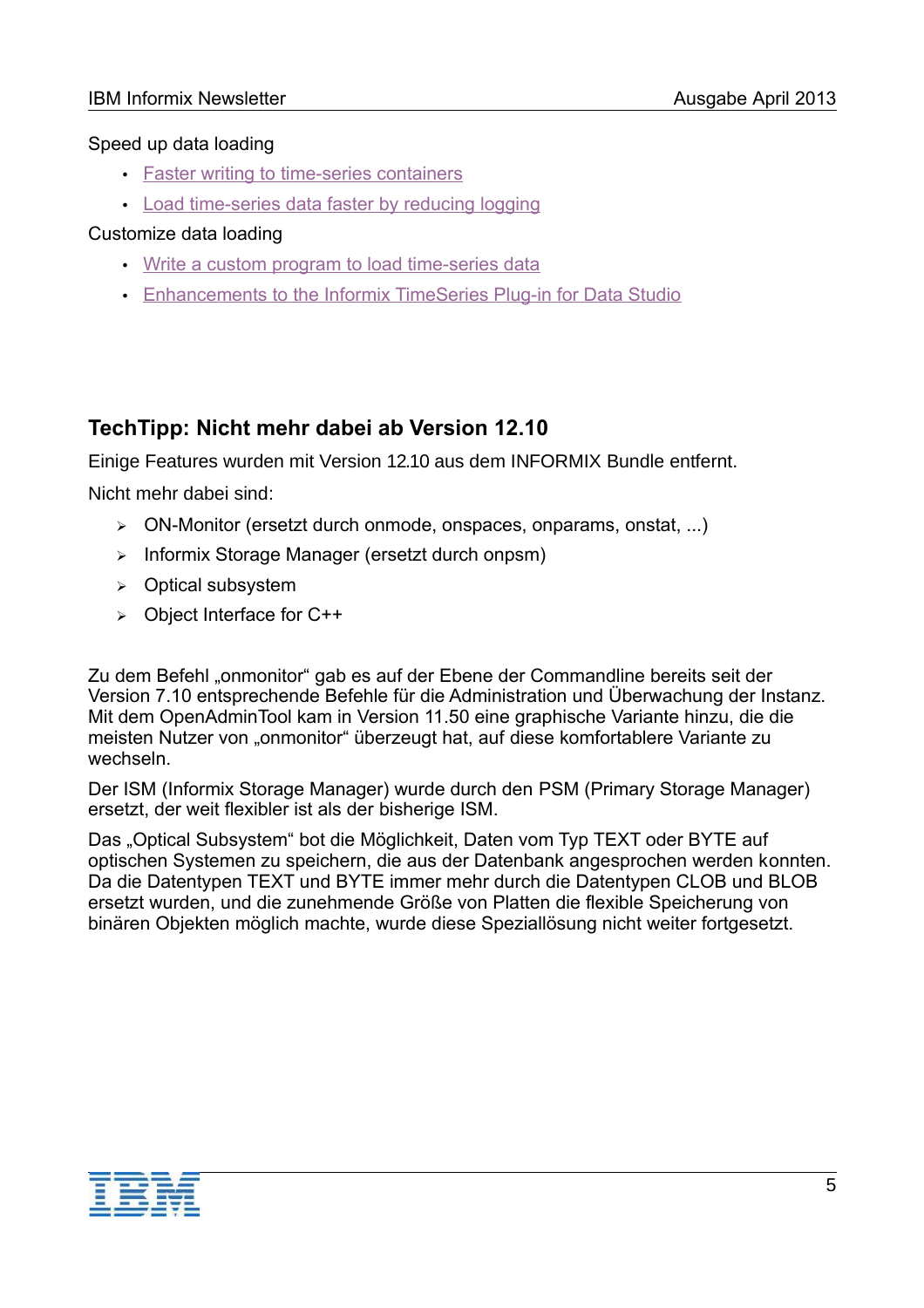# **TechTipp: Vergleich der ONCONFIG zwischen Version 11.70 und 12.10**

Der Default für die **ROOTSIZE** wurde von 200000 auf 300000 erhöht

Neu wurde der Parameter **AUTO\_TUNE** eingeführt, der als Default für die folgenden Parameter dient, falls diese nicht in der ONCONFIG vorhanden bzw. gesetzt sind:

- ➢ AUTO\_AIOVPS
- ➢ AUTO\_CKPTS
- ➢ AUTO\_REPREPARE
- ➢ AUTO\_STAT\_MODE
- ➢ AUTO\_READAHEAD
- ➢ AUTO\_LRU\_TUNING

Zum Primary Storage Manager (PSM) wurden folgende Parameter ergänzt:

- ➢ **PSM\_ACT\_LOG** The ON-Bar activity log file location.
- ➢ **PSM\_DEBUG\_LOG** The PSM debug log file location.
- ➢ **PSM\_DEBUG** The debug level for PSM.
- ➢ **PSM\_CATALOG\_PATH** The directory that will hold the PSM catalog
- ➢ **PSM\_DBS\_POOL** The Pool where to place dbspace data.
- ➢ **PSM\_LOG\_POOL** The Pool where to place log data.

Der Default für die **STACKSIZE** wurde von 32 auf 64 erhöht.

Im Bereich der Replikation kamen folgende Parameter hinzu:

- ➢ **GRIDCOPY\_DIR** Staging Directory for the ifx\_grid\_copy procedure.
- ➢ **CDR\_TSINSTANCEID** Server specific unique id to make timeseries instance id unique
- ➢ **CDR\_MAX\_FLUSH\_SIZE** The max number of replicated transaction
- ➢ **HDR\_TXN\_SCOPE** Defines transactional synchronization in the HDR primary
- **SMX PING INTERVAL** Specifies the maximum number of seconds to wait before closing a network connection.
- ➢ **SMX\_PING\_RETRY** Specifies the number of times to repeat SMX\_PING\_INTERVAL before closing a connection

Folgende Parameter sind entfallen:

- ➢ ISM\_DATA\_POOL ISMData
- ➢ ISM\_LOG\_POOL ISMLogs
- ➢ OPCACHEMAX

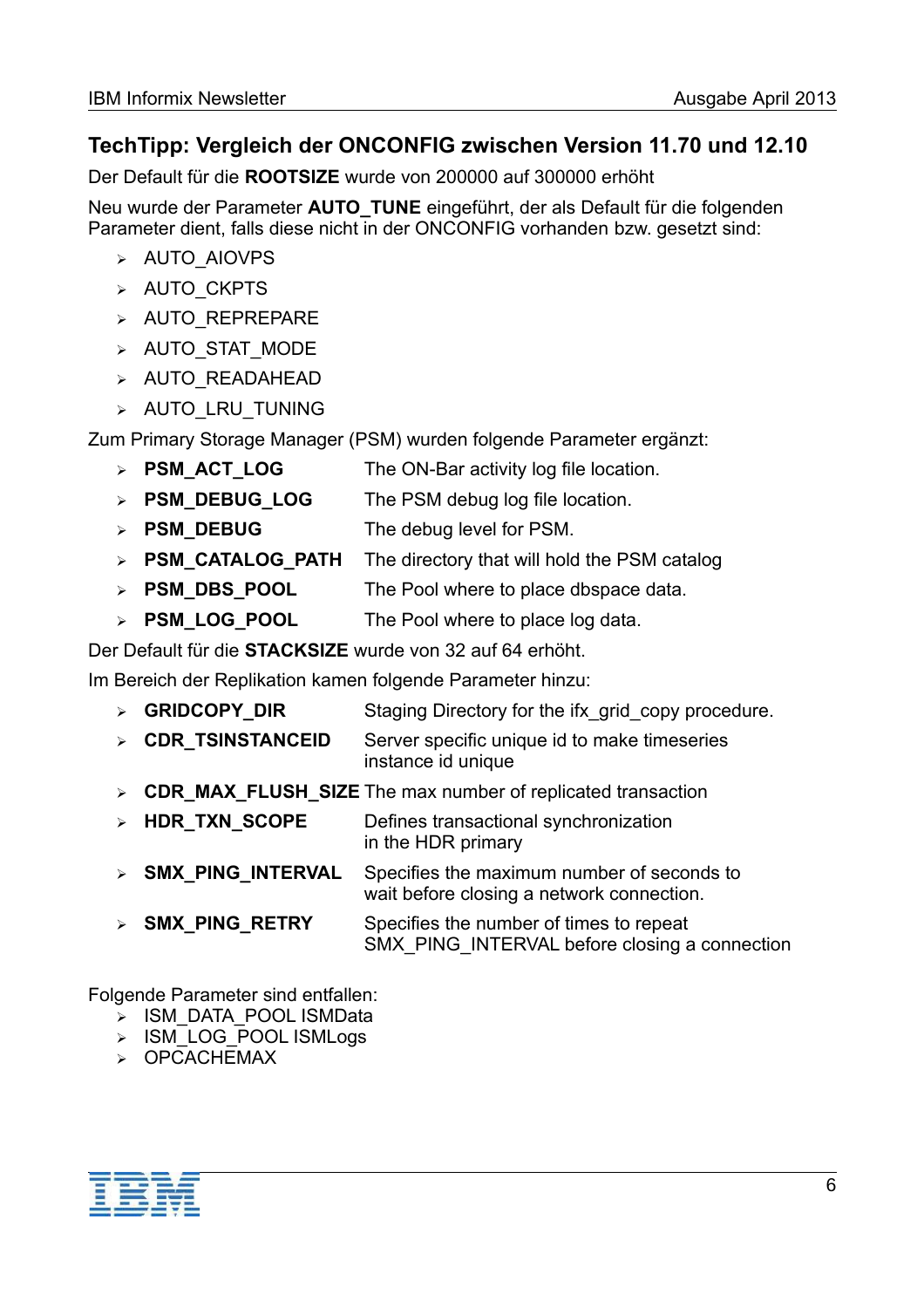## **TechTipp: ONCONFIG Parameter exportieren / importieren**

Mit dem Befehl "onmode -we" lässt sich die Konfiguration einer bestehenden INFORMIX Instanz als Datei exportieren, die als Basis für eine neue Konfiguration dienen kann. Die neuen Optionen hierzu sind:

 **onmode -we <Pfad+Datei>** exportiert die Konfiguration als Datei. **onmode -wi <Pfad+Datei>** liest die Parameter der Datei als Konfiguration ein.

Die Ausgabe des Befehls "onmode -we" hat das Format:

```
### 
# 03/28/13 23:42:12 
# Export of current IDS configuration parameters 
# Using template:  $INFORMIXDIR/etc/onconfig.std 
###
...
```
Danach folgt die ONCONFIG-Datei, ergänzt um nicht gesetzte Parameter mit deren **Defaultwerten** 

Anschliessend wird ein Abschnitt mit undokumentierten Parametern und deren aktuellen Einstellungen ausgegeben:

```
################################################################### 
# The following undocumented and unsupported parameters are recorded 
# here in the interest of providing a comprehensive configuration 
# snapshot. IBM STRONGLY recommends that you consult with Support 
# before modifying any of these values. 
###################################################################
```
TRACES 0 TRACEFLAGS 0 BTAPPENDERS 0 LESSMEM SRT 0 CLOSE PARTP 0 …

Der Import einer Konfigurationsdatei ermöglicht die Anpassung von Konfigurationsparametern, ohne dass für alle Werte einzeln der Befehl "onmode -wf <name>=<value>" abgesetzt werden muss. Das Einlesen der Konfiguration wird im online.log protokolliert.

Beispiel:

```
onmode -wi /home/kalu/TECH_NL/2013/201304/onmode_we.out
1 parameters successfully modified. See online log for more info. 
online.log:
04/02/13 18:27:07  Importing configuration from 
'/home/kalu/TECH_NL/2013/201304/onmode_we.out': 
04/02/13 18:27:07  Value of PLCY_POOLSIZE has been changed to 139. 
04/02/13 18:27:07  Config Import Complete. 152 tunable parameters processed.
```
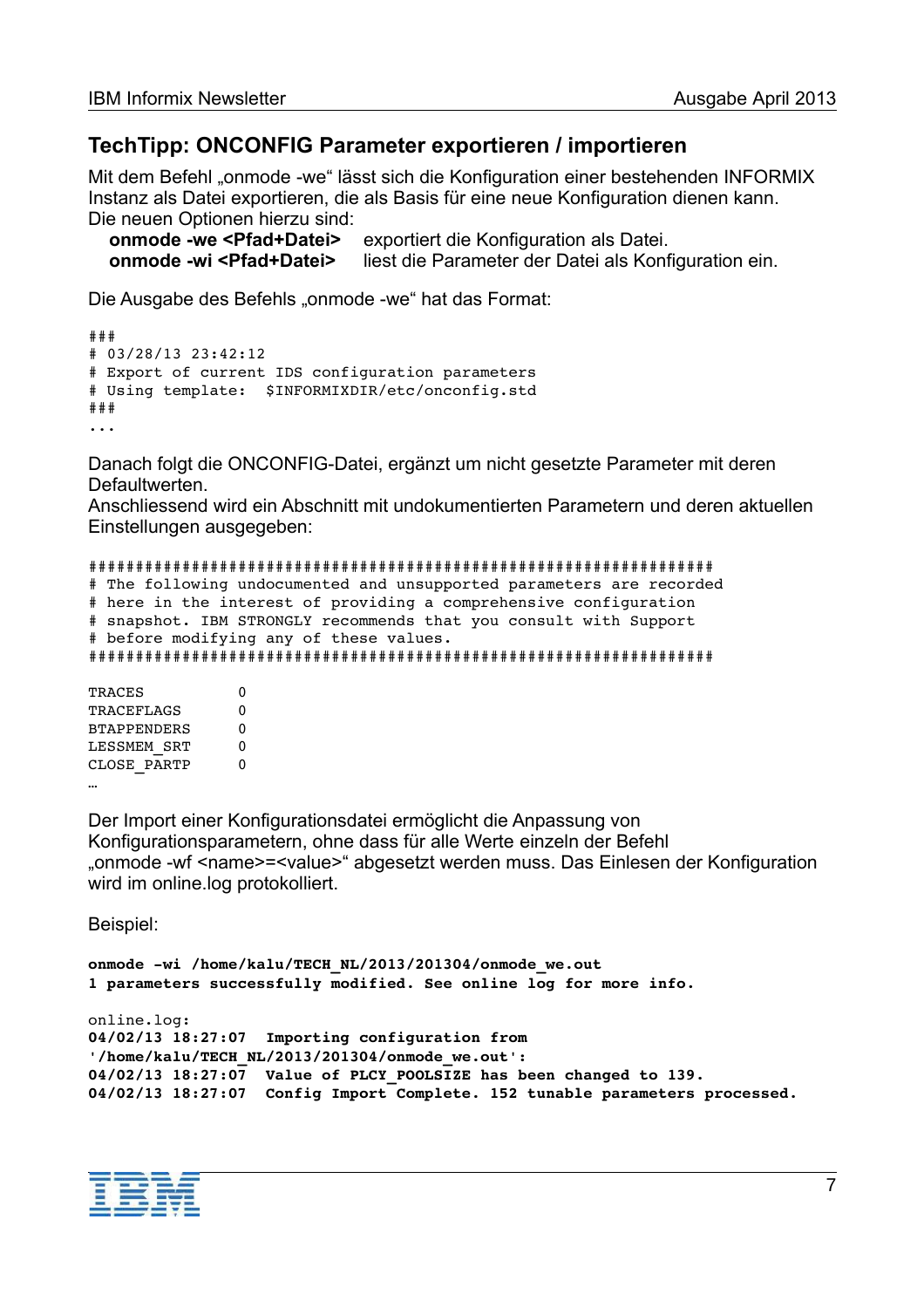# **TechTipp: ONCONFIG mittels ..-FILE" als Startoption setzen**

Für die Applikationen oninit, oncheck, onclean, onload, onunload, onlog, onmode, onparams, onspaces, onstat und ontape kann die Konfigurationsdatei als Parameter angegeben werden. Diese übersteuert die Angabe der Umgebungsvariablen \$ONCONFIG. Bisher war es nur möglich, eine Konfiguration im Verzeichnis \$INFORMIXDIR/etc anzugeben, da der Wert von \$ONCONFIG sich immer auf eine Datei in diesem Verzeichnis bezog. Mit der Option "-FILE" sind sowohl absolute, als auch relative Pfade möglich.

Beispiel:

```
oninit -v -FILE=/opt/informix 12.10.UC1/etc/onconfig.v12
Reading configuration file '/opt/informix_12.10.UC1/etc/onconfig.v12'..succeeded
Creating /INFORMIXTMP/.infxdirs...succeeded 
Allocating and attaching to shared memory...succeeded 
Creating resident pool 264638 kbytes...succeeded 
…
```
# **TechTipp: SmartBlobSpaces aufräumen**

Werden Objekte in SmartBlobSpaces gespeichert, so kann es sporadisch dazu kommen, dass die Referenz auf das Objekt gelöscht wird, jedoch nicht das Objekt selbst.

Damit bleibt der Platz im SmartBlobSpace belegt und kann nicht für neue Objekte genutzt werden. Werden häufig Daten in SmartBlobSpaces gelöscht und wieder angelegt, so empfiehlt es sich, periodisch eine Bereinigung der Objekte ohne Referenz vorzunehmen.

Dies geschieht mittles "onspaces -cl <sbspacename>" und dauern nur wenige Sekunden.

Im online.log ist der Aufruf zu sehen als:

**04/02/13 19:42:23 Cleaning stray LOs in sbspace 'sbdbs'.**

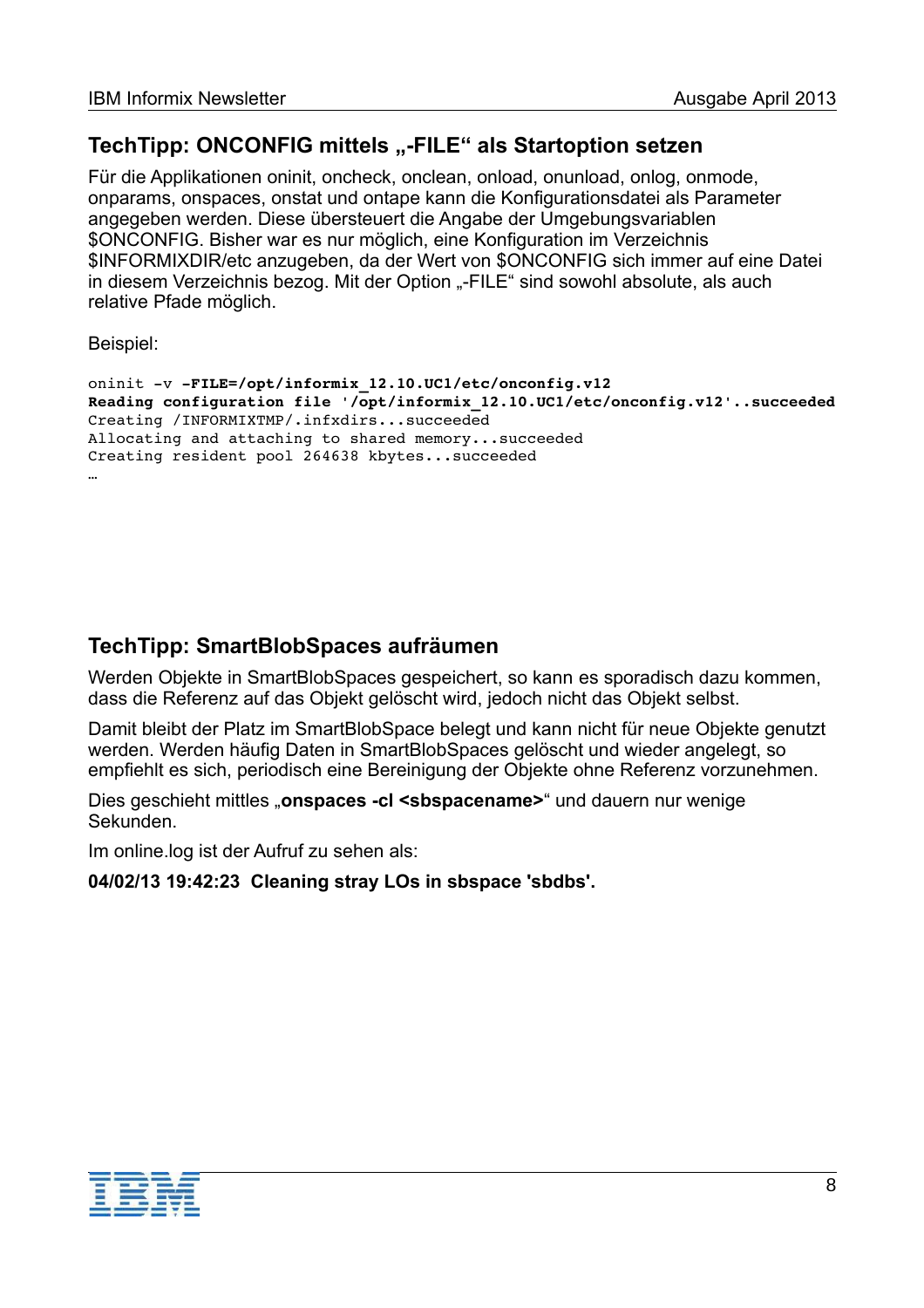# **TechTipp: Optionen des ONSTAT (onstat -g cfg)**

Der Befehl "onstat" wurden um eine aufbereitete Ausgabe der Konfiguration erweitert. Bisher konnte bereits mittels "onstat -c" die aktuelle Konfigurationsdatei ausgegeben werden. Dieser Befehl gab zudem den Dateinamen und den kompletten Pfad zur Konfigurationsdatei aus.

Neu sind die Optionen

| cfg<br>➤<br>cfg <name><br/>➤</name>                                          | Alle Parameter mit aktuellem Wert<br>Parameter <name> mit aktuellem Wert<br/>Beispiel:<br/>current value</name>                                                                                                                                              |
|------------------------------------------------------------------------------|--------------------------------------------------------------------------------------------------------------------------------------------------------------------------------------------------------------------------------------------------------------|
|                                                                              | name<br><b>STACKSIZE</b><br>128                                                                                                                                                                                                                              |
| cfg full<br>➤<br>cfg full <name><br/><math>\blacktriangleright</math></name> | Alle Parameter mit aktuellem Wert und Beschreibung<br>Parameter mit aktuellem Wert und Beschreibung<br>Beispiel:<br><b>Configuration Parameter Info</b><br>id name<br>type maxlen units rsvd tunable<br>$\star$<br>98 STACKSIZE<br>*<br><b>INT4 12</b><br>KΒ |
|                                                                              | min/max:<br>32,32767<br>default:<br>64<br>128<br>onconfig:<br>128<br>current :                                                                                                                                                                               |
|                                                                              | <b>Description:</b><br>Use the STACKSIZE configuration parameter to specify<br>the stack size for the database server user threads.                                                                                                                          |
|                                                                              | The value of STACKSIZE does not have an upper limit,<br>but setting a value that is too large wastes virtual<br>memory space and can cause swap-space problems.                                                                                              |
| cfg tunable                                                                  | Alle Parameter, die online mit "onmode -wf" änderbar sind                                                                                                                                                                                                    |
| cfg diff<br>➤                                                                | Alle Parameter, die sich von den Werten in der \$ONCONFIG<br>unterscheiden (z.B. mittels "onmode -wm" geändert wurden<br>oder auf "AUTO xxx" stehen).                                                                                                        |
| cfg msg                                                                      | Parameter, zu denen ein Hinweis oder eine Warnung existiert.                                                                                                                                                                                                 |

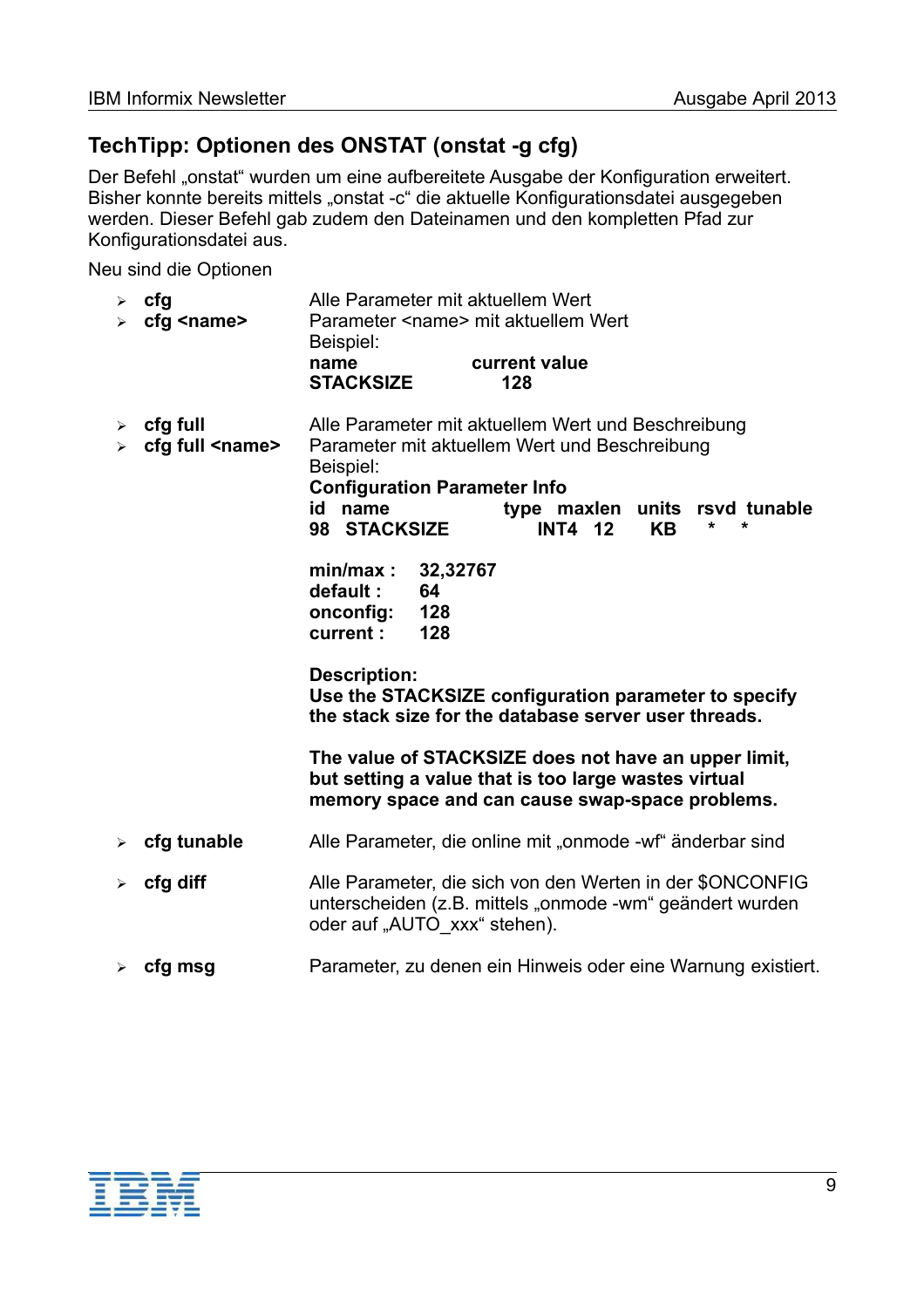## **Referenz: Deutsche Luft und Raumfahrt verwaltet mehr als 2 PetaByte an Geodaten**

Die Deutsche Luft und Raumfahrt (DLR) setzt seit Jahren auf INFORMIX als Datenbank für die Zugriffe auf Geodaten und setzt hierfür das Informix Geodetic DataBlade® ein. Mittlerweile ist das Volumen der verwalteten Bilder der Erdbeobachung auf mehr als 2 PetaByte angewachsen.

Weitere Informationen zu diesem Projekt finden Sie unter:

[http://www.ibm.com/software/success/cssdb.nsf/CS/JHUN-94FR3H?](http://www-01.ibm.com/software/success/cssdb.nsf/CS/JHUN-94FR3H?OpenDocument&Site=default&cty=en_us) [OpenDocument&Site=default&cty=en\\_us](http://www-01.ibm.com/software/success/cssdb.nsf/CS/JHUN-94FR3H?OpenDocument&Site=default&cty=en_us)

[http://ibmdatamag.com/2013/03/case-study-the-german-aerospace-center-dlr-providing](http://ibmdatamag.com/2013/03/case-study-the-german-aerospace-center-dlr-providing-efficient-access-to-germanys-2-pb-archive-of-earth-observation-images-with-ibm-informix/)[efficient-access-to-germanys-2-pb-archive-of-earth-observation-images-with-ibm-informix/](http://ibmdatamag.com/2013/03/case-study-the-german-aerospace-center-dlr-providing-efficient-access-to-germanys-2-pb-archive-of-earth-observation-images-with-ibm-informix/)

# **Versionsinfo: 12.10.xC1 ist verfügbar**

Seit einigen Tagen ist die Version 12.10.xC1 für alle unterstützten Plattformen und Editionen verfügbar. Da es in jeder Version eine Reihe an Verbesserungen gibt, sollte immer eine der neueren Versionen eingesetzt werden.

Die Namen der unterschiedlichen Versionen wurden wieder auf die alt bekannten Namen "Workgroup Edition" und "Enterprise Edition" geändert.

Die Erweiterungen um die Funktionalität des Warehouse Accelerators ist nun über den Namenszusatz "Advanced" zu erkennen.

Somit gibt es die Editionen:

- ➢ Developer
- ➢ Express
- ➢ Innovator-C
- ➢ Workgroup
- ➢ Advanced Workgroup
- ➢ Enterprise
- ➢ Advanced Enterprise

## **Versionsinfo: 11.50.xC9.W3 ist verfügbar**

Seit einigen Tagen ist die Version 11.50.xC9.W3 für alle unterstützten Plattformen und Editionen verfügbar. Da es in jeder Version eine Reihe an Verbesserungen gibt, sollte immer eine der neueren Versionen eingesetzt werden.

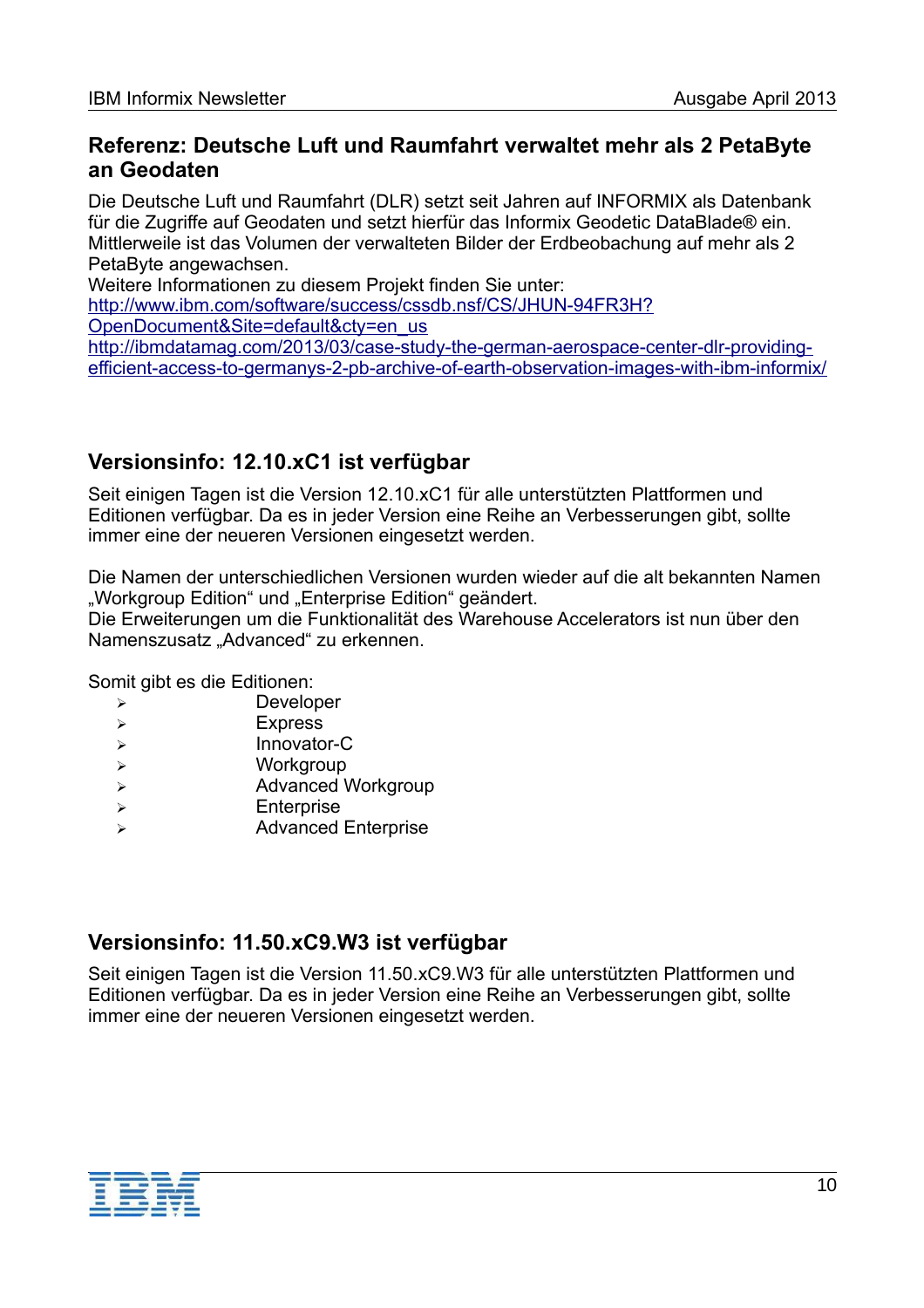# **Termin: Informix Infobahn 15. Mai 2013 - München**

IBM Informix – die Legende lebt. Nach wie vor steht die Informix Datenbanklösung für Zuverlässigkeit, Schnelligkeit, Skalierbarkeit und Hochverfügbarkeit, wird ständig weiterentwickelt und verbessert. Damit Sie als Anwender mit den wechselnden Anforderungen des heutigen Geschäftsumfelds auch weiterhin souverän Schritt halten können.

Was gibt es Neues in der Version IBM Informix 12.1 - Seien Sie gespannt!

Der **kostenfreie eintägige Workshop** findet am **15.05.2013 im Hofbräukeller (\*)**

**in München** statt. Im Anschluss daran laden wir alle Teilnehmer zusammen mit den Mitgliedern der Informix User Group (IUG) zu einem **Informix Stammtisch** ein.

Die Agenda ist vielversprechend:

| ab 09:00 | Eintreffen der Teilnehmer / Registrierung / Imbiss                        |
|----------|---------------------------------------------------------------------------|
| 09:45    | Begrüßung der Teilnehmer und kurze Vorstellung der                        |
|          | Informix-Support und -Consulting Abteilung                                |
| 10:00    | Informix 12.1: The next big step!                                         |
|          | Vortrag in englischer Sprache                                             |
| 11:00    | Die 12.1 Informix Editionen und Lizenzmodelle: die wichtigsten Änderungen |
| 11:30    | Kundenvortrag                                                             |
| 12:15    | Mittagspause / Networking / Sprechen Sie mit Kollegen vom                 |
|          | Informix Support/Consulting                                               |
| 13:15    | NewSQL: Was Sie als Informix Anwender darüber wissen sollten              |
| 13:45    | Neue Möglichkeiten zur Entwicklung von mobilen Anwendungen mit Informix   |
| 14:45    | Informix In-Memory Warehouse Accelerator (IWA) in 12.1:                   |
|          | Der Informix WOW-Faktor!                                                  |
| 15:15    | Kaffeepause / Networking                                                  |
|          | Sprechen Sie mit Kollegen vom Informix Support/Consulting                 |
| 15:45    | Informix Big Data in der Praxis (Demo):                                   |
|          | Große Mengen von Sensordaten spielend leicht bearbeiten/auswerten         |
| 16:15    | Die wichtigsten neuen Informix 12.1 Features im technischen Überblick     |
| 17:15    | Kurze Zusammenfassung des Tages, Ende des formalen Infobahn               |
|          | Programms und Überleitung zum IUG Stammtisch                              |
| 17:30    | "Birds of a Feather": Meet the Informix Specialists!                      |
|          | Ein von der IUG moderiertes Panel mit Vertretern vom Informix Labor,      |
|          | Informix Support, Informix Consulting und TechSales                       |
| 18:30    | IBM Informix Redbook Signing:                                             |
|          | Einige der deutschsprachigen Informix Redbook Autoren signieren           |
|          | und verteilen eine Auswahl von Informix Redbooks.                         |
| 19:00    | Beginn des Informix Infobahn / IUG Stammtisches                           |

Reservieren Sie den Termin und melden sich bald möglichst an unter: **[ibm.com/de/events/informix](http://www.ibm.com/de/events/informix)** (die Teilnehmerzahl ist begrenzt).

(\*) Hofbräukeller - Innere Wiener Straße 19 - 81667 München

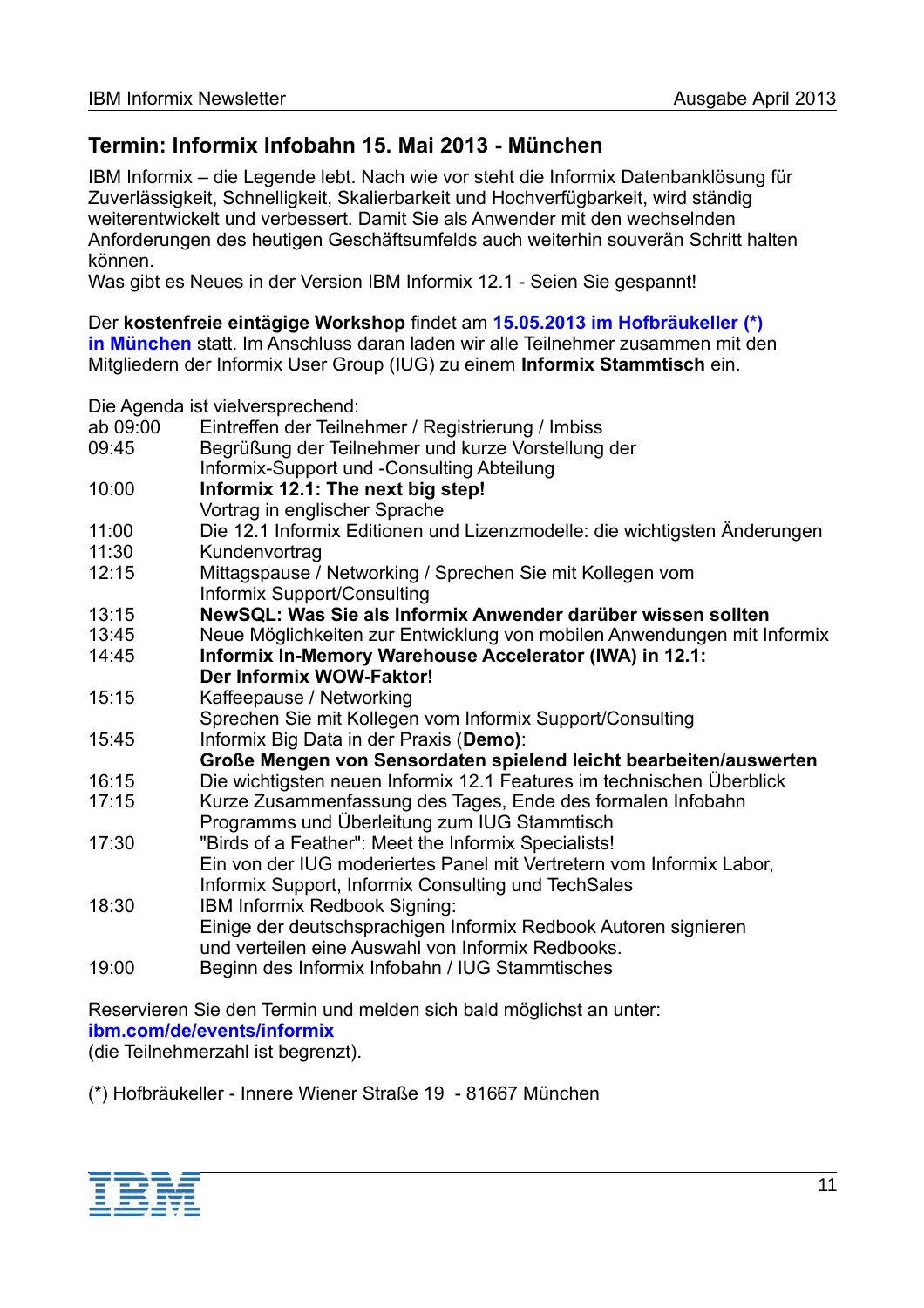# **Termin: 62. IUG Workshop in München**

Im Anschluss an die INFORMIX Infobahn findet am 16. Mai in München der 62. Workshop der Informix User Group statt. Eine Teilnahme lohnt sich immer um Interessante News zu erhalten, das Networking und die Kontakte zu pflegen und neue Kontakte kennenzulernen. Das Thema des Workshops:

"**Big-Data**".

Veranstaltungsort:

Restaurant und Biergarten - Hofbräukeller Raum: Maximiliansstüberl im Erdgeschoss Innere Wiener Straße 19 81667 München

Mehr Informationen und der Link zur Anmeldung ist zu finden unter: [http://www.iug.de/index.php?option=com\\_content&task=view&id=264&Itemid=334](http://www.iug.de/index.php?option=com_content&task=view&id=264&Itemid=334)

## **Freizeit Tipp: Ein Roman aus der IT-Welt, in dem INFORMIX eine wichtige Rolle spielt**

"Hochverfügbarkeit der Informix Datenbank rettet ein Unternehmen" So oder so ähnlich könnte eine Headline bzgl. dieser spannenden Story des Krimis "OHNE SKRUPEL" von Thomas Simoner beschrieben werden.

Die Story dreht sich den Mitarbeiter JP Santa Cruz, der in der IT Abteilung eines mittelständischen Unternehmens arbeitet.

Santa Cruz ist absoluter **Informix Fan** und basiert die gesamte Produktions- und Unternehmenssteuerung auf die Informix Datenbank.

Ein Teil seiner Strategie ist ein **ausgeklügeltes Hochverfügbarkeitsszenario**, das letztendlich die Firma vor dem wirtschaftlichen Ruin bewahrt.

Per Zufall entdeckt Santa Cruz bei seinem Arbeitgeber erhebliche Unregelmäßigkeiten und beginnt auf eigene Faust

zu recherchieren. Nach und nach werden kriminelle Machenschaften ungeheuren Ausmaßes entdeckt. - Es geht um viel Geld -

Um Beweise zu vernichten sprengen die Drahtzieher das Rechenzentrum. Dabei sterben Menschen.

 Ab diesem Zeitpunkt unterstützt Santa Cruz die Polizei bei ihren Ermittlungen. Die Story entwickelt sich zu einem spektakulären Kriminalfall gegen ein Konsortium aus ex-Stasi und ex-KGB Seilschaften, das die Ermittler in große Gefahr und an die Grenzen der Legalität bringt.

Das Buch ist Zeit- und IT-themengemäß nur als Ebook erhältlich und ein echter Geheimtip und eine Empfehlung!

[http://www.amazon.de/Ohne-Skrupel-ebook/dp/B00BKYGU36/ref=sr\\_1\\_1?s=digital](http://www.amazon.de/Ohne-Skrupel-ebook/dp/B00BKYGU36/ref=sr_1_1?s=digital-text&ie=UTF8&qid=1364378751&sr=1-1)[text&ie=UTF8&qid=1364378751&sr=1-1](http://www.amazon.de/Ohne-Skrupel-ebook/dp/B00BKYGU36/ref=sr_1_1?s=digital-text&ie=UTF8&qid=1364378751&sr=1-1)

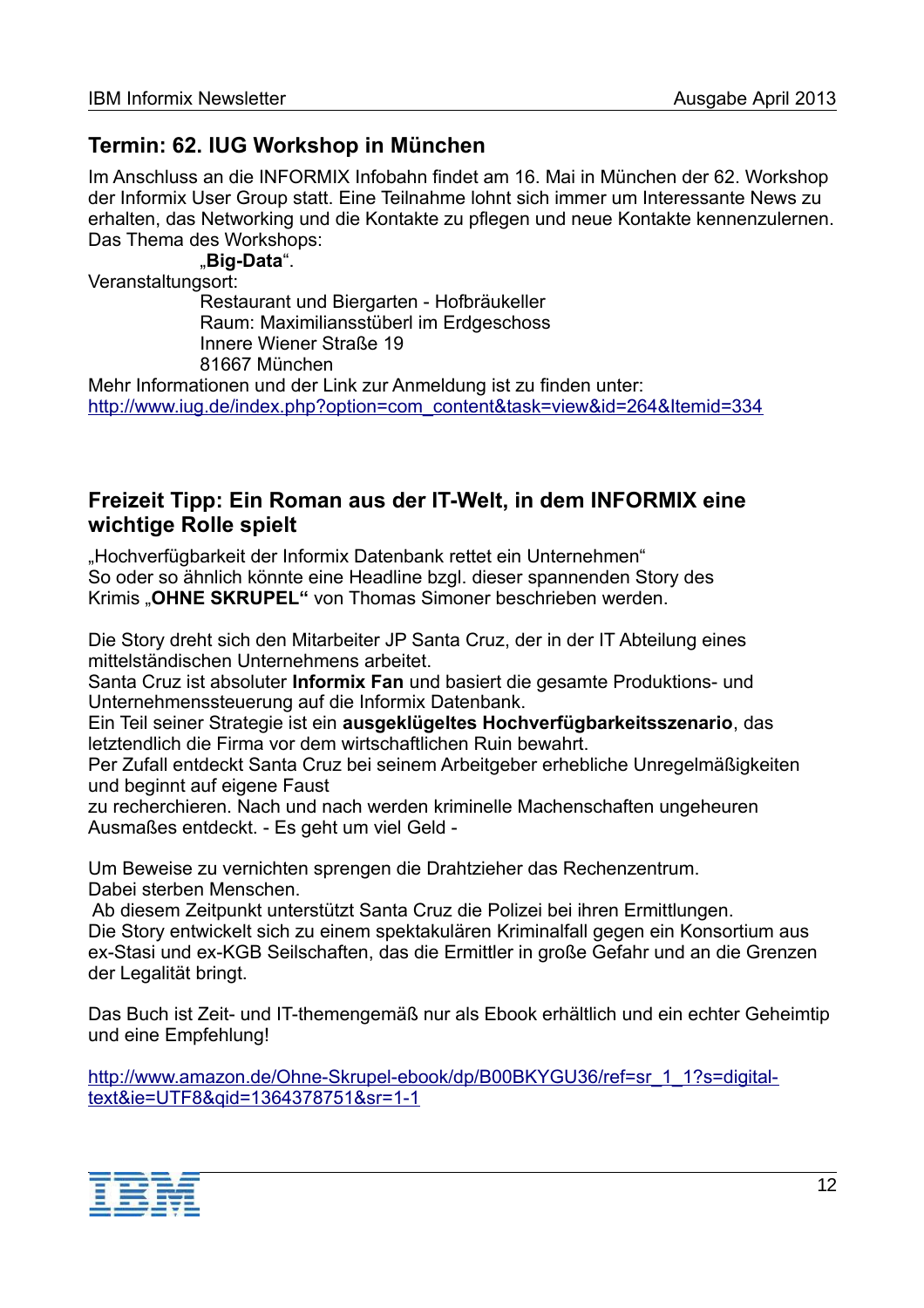# **WebTipp: INFORMIX Version 12.1**

Zur Version 12.10 von INFORMIX sind im Internet viele interessante Seiten und Videos zu finden. Hier eine kleine Auswahl, was uns in den ersten Tagen im Web über den Weg gelaufen ist:

[http://www.youtube.com/watch?v=hP\\_0WR7B6Zk&feature=youtu.be](http://www.youtube.com/watch?v=hP_0WR7B6Zk&feature=youtu.be) http://www.ibm.com/software/data/informix/warehouse/ [http://www.ibm.com/software/data/informix/](http://www-01.ibm.com/software/data/informix/) [http://www.ibm.com/common/ssi/cgi-bin/ssialias?](http://www-01.ibm.com/common/ssi/cgi-bin/ssialias?infotype=AN&subtype=CA&htmlfid=897/ENUS213-156&appname=USN) [infotype=AN&subtype=CA&htmlfid=897/ENUS213-156&appname=USN](http://www-01.ibm.com/common/ssi/cgi-bin/ssialias?infotype=AN&subtype=CA&htmlfid=897/ENUS213-156&appname=USN)

# **Anmeldung / Abmeldung / Anmerkung**

Der Newsletter wird ausschließlich an angemeldete Adressen verschickt. Die Anmeldung erfolgt, indem Sie eine Email mit dem Betreff "**ANMELDUNG**" an **[ifmxnews@de.ibm.com](mailto:ifmxnews@de.ibm.com)** senden.

Im Falle einer Abmeldung senden Sie "ABMELDUNG" an diese Adresse.

Das Archiv der bisherigen Ausgaben finden Sie zum Beispiel unter:

<http://www.iiug.org/intl/deu> [http://www.iug.de/index.php?option=com\\_content&task=view&id=95&Itemid=149](http://www.iug.de/Informix/techn_news.htm) <http://www.informix-zone.com/informix-german-newsletter> <http://www.drap.de/link/informix> <http://www.nsi.de/informix/newsletter> [http://www.bytec.de/de/software/ibm\\_software/newsletter/](http://www.bytec.de/de/software/ibm_software/newsletter/) <http://www.cursor-distribution.de/index.php/aktuelles/informix-newsletter> <http://www.listec.de/Newsletter/IBM-Informix-Newsletter/View-category.html> <http://www.bereos.eu/software/informix/newsletter/>

Die hier veröffentlichten Tipps&Tricks erheben keinen Anspruch auf Vollständigkeit. Da uns weder Tippfehler noch Irrtümer fremd sind, bitten wir hier um Nachsicht falls sich bei der Recherche einmal etwas eingeschlichen hat, was nicht wie beschrieben funktioniert.